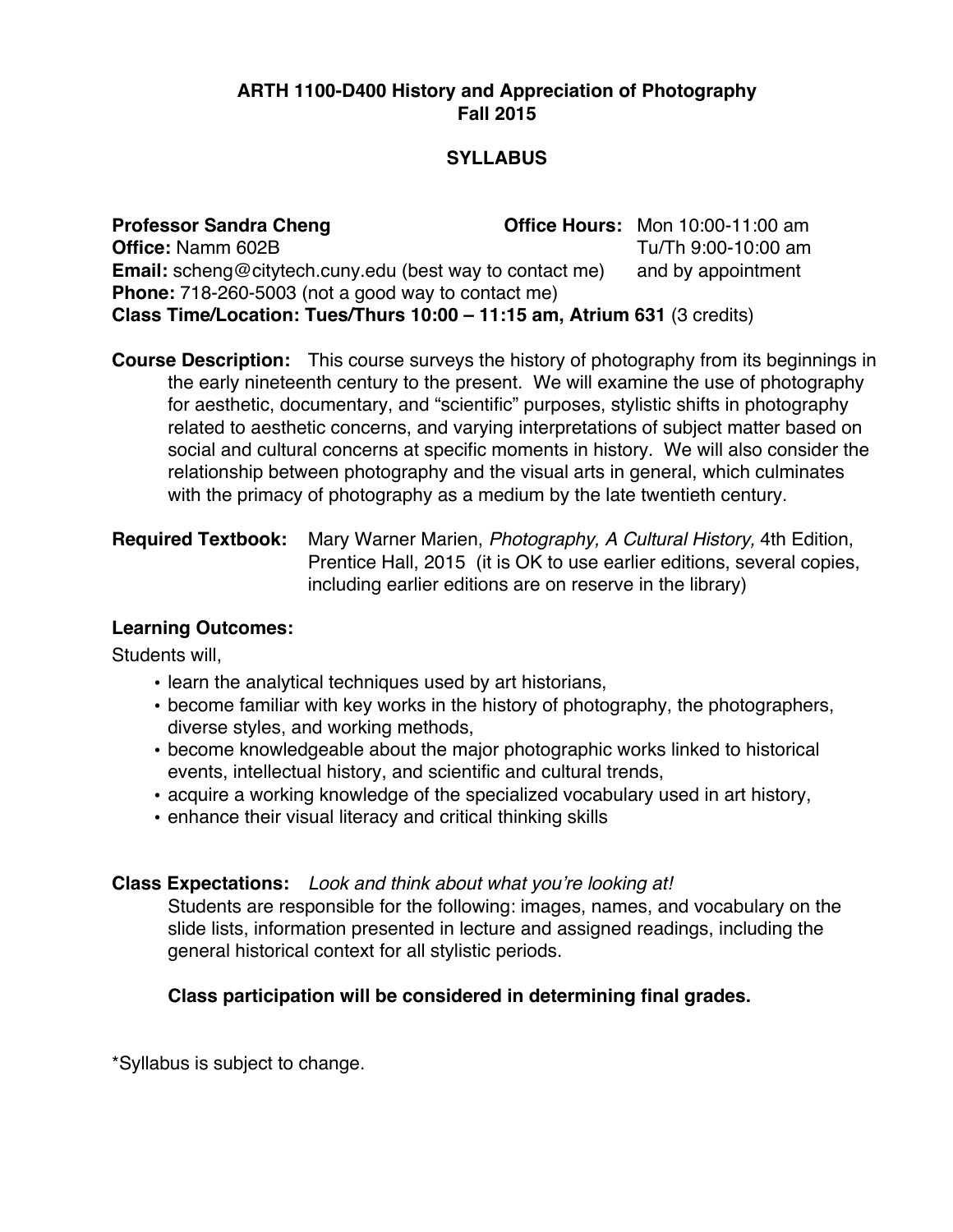**Website: You must access the class website** by logging into **CityTech's OpenLab** via http://openlab.citytech.cuny.edu /. Instructions on how to signup are on the OpenLab homepage. To access the OpenLab, you will need to register with your CityTech email account (if you have not activated your CityTech email, you need to go to a student helpdesk $-1$ <sup>st</sup> floor Namm or  $6<sup>th</sup>$  Floor Computer Lab in the General Building). Once you register on the OpenLab, locate my course (Humanities Department, Fall 2013) and ask to join!

**Slide lists** for the lectures will be posted online. Go to the **Class Downloads** tab on the website. The slide lists have the works of art and vocabulary that you are responsible for on the exams. You will also have access to image files and readings under Class Downloads but these are password-protected (passwords will be provided in class). Although I will show slides that are not on your slide lists or in Marien's *Photography*, these unlisted works will not be on the exams.

#### **Grading:**

| Assignment #1: Response Paper    | 20% |
|----------------------------------|-----|
| Midterm                          | 25% |
| Assignment #2: Exhibition Review | 20% |
| Final                            | 25% |
| Homework                         | 10% |

PLEASE NOTE: Failure to turn in a paper or submit an exam/assignment will result in a zero (0).

#### **Important Dates:**

October 20, Tuesday Midterm Exam

October 13, Tuesday Writing Assignment #1 DUE November 9, Monday Last day to withdraw with W grade December 1, Tuesday Writing Assignment #2 DUE December 17, Thursday **Final Exam, 10:00 – 11:15 am** *no incomplete work accepted after this date*

**Exams:** Exams consist of slide identifications (artist name, title of works, medium, dates, significance of work), short answer questions, comparative essays, and definitions of terms/concepts. Make-up exams will only be given for reasons of documented emergency.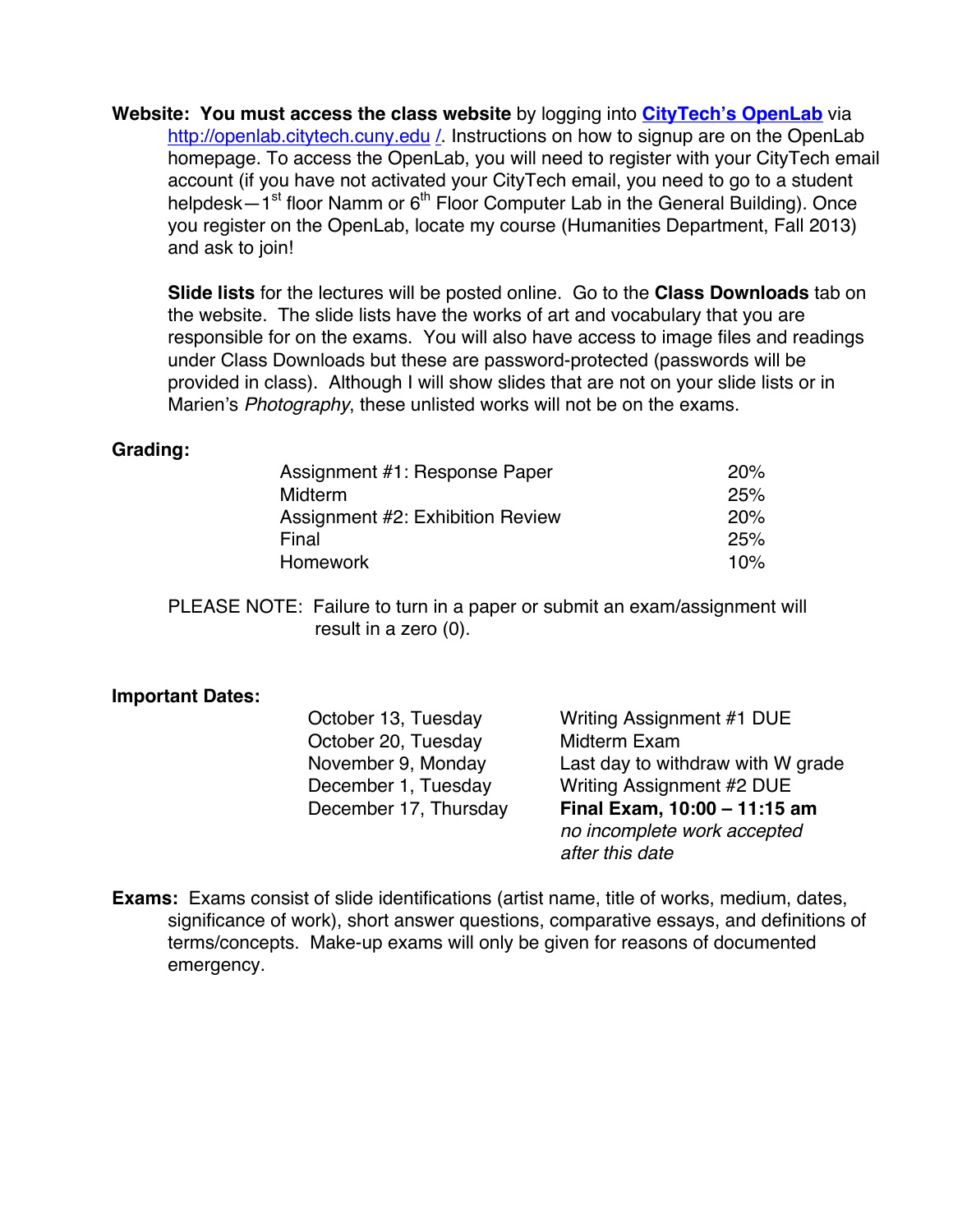**Written Assignments:** Students are required to write two papers. Information on required papers will be given in **separate handouts**.

#### **Response paper (4 pp)**

— After reading/viewing several articles online, you will write a short paper on critical issues in photography.

#### **Exhibition Review (4-5 pp)**

— You will be given a list of approved photography exhibitions in New York City. Choose **one** exhibition to visit and review. Write a review based on your interpretation and analysis. The objective of this review will be to determine the goal of the curator in putting the exhibition together and then to evaluate the extent to which the curator was successful in achieving this goal.

#### **Late papers will be accepted only if students have received prior approval for late submissions.**

- **Homework:** Your homework consists of blogging on the class website. Students are responsible for submitting **5 blog posts** (200-300 words) and **5 comments** (200 words)**.** Instructions on how to *post* are located online under **Blogging Guidelines.**  *Participation on the blog is mandatory.*
- **In-Class Assignments:** You will have the opportunity to work in small groups for in-class assignments throughout the semester. *Participation in class exercises is mandatory.*
- **Extra Credit:** You have the option to do extra credit projects worth 1-3 points each. The projects are due by the last lecture BEFORE the final. These are short written assignments of approx. 500 words. If you complete all the projects well, it is possible to increase your final grade average by 10 points. You will find extra credit assignments posted online under Assignments.
- **Attendance:** Students are expected to attend all classes. More than 3 absences will result in course failure. Excessive lateness will affect your grade. Three late marks equal one absence.
- **Plagiarism and Cheating:** Presenting work by others as your own is completely unacceptable. Plagiarism includes using material from books or the Internet without acknowledging the source as well as submitting something written by someone else. **Either will result in a 0 (zero) for that particular assignment/exam. A second instance will result in an automatic F for the course.**
- **Decorum:** Please turn off your cell phones, beepers, alarms, etc. and **no sleeping, internet surfing, txt msgs** while in lecture.

#### **New York City College of Technology Policy on Academic Integrity:**

Students and all others who work with information, ideas, texts, images, music, inventions, and other intellectual property owe their audience and sources accuracy and honesty in using, crediting, and citing sources. As a community of intellectual and professional workers, the College recognizes its responsibility for providing instruction in information literacy and academic integrity, offering models of good practice, and responding vigilantly and appropriately to infractions of academic integrity. Accordingly, academic dishonesty is prohibited in The City University of New York and at New York City College of Technology and is punishable by penalties, including failing grades, suspension, and expulsion.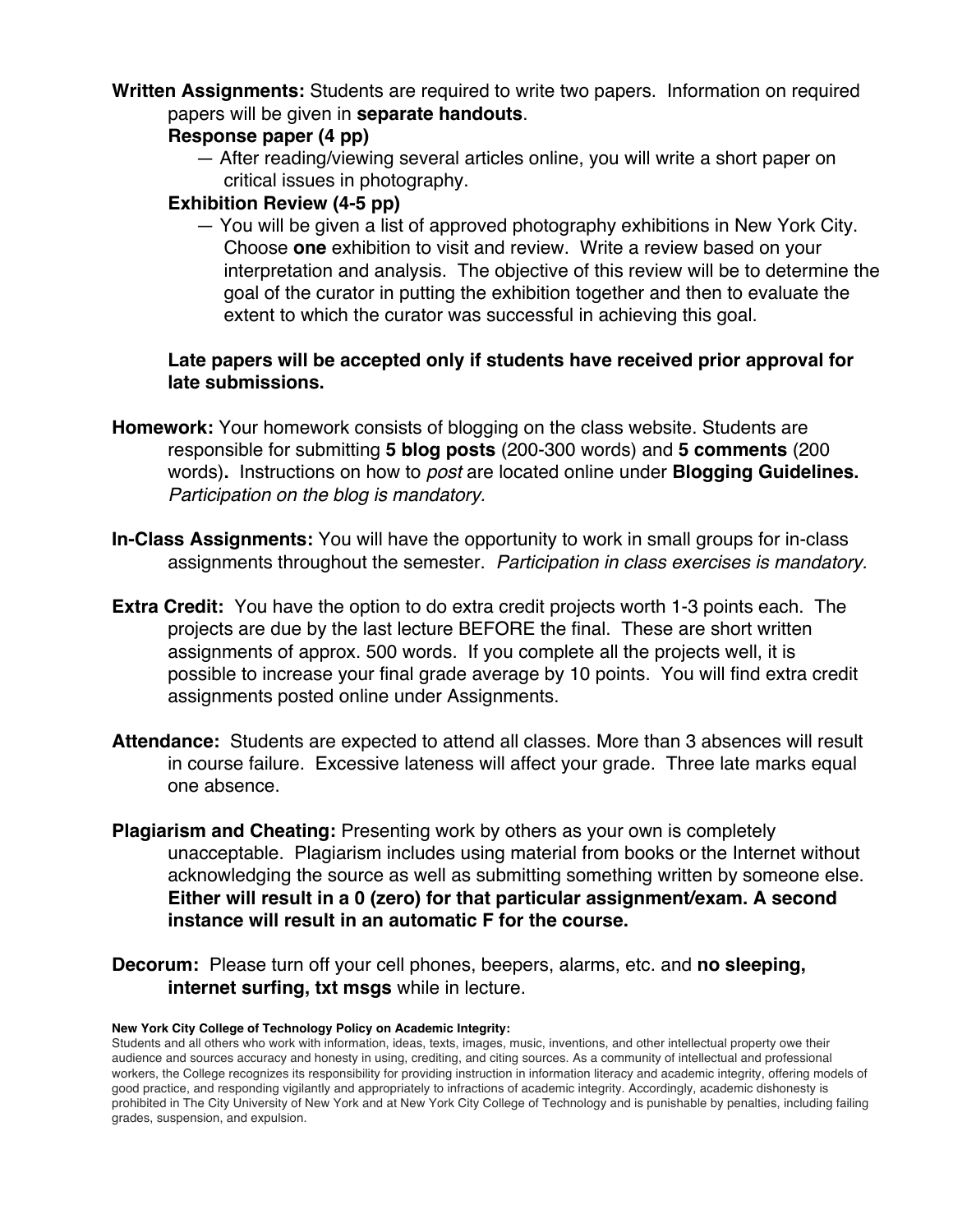(Slide lists are located under Class Downloads on the class website, please download and keep with your class materials. You are responsible for the images as well as important names and vocabulary listed below.)

#### **ARTH 1100 History and Appreciation of Photography Fall 2015**

#### **Slide List #1**

Joseph-Nicéphore Niépce, *View from the Window at Gras,* c. 1826 Louis-Jacques-Mandé Daguerre, *Still Life (Interior of a Cabinet of Curiosities),* 1837 Louis-Jacques-Mandé Daguerre, *View of the Boulevard du Temple,* c. 1839 William Henry Fox Talbot, *Camera Lucida Drawing of the Villa Melzi,* Oct 5, 1833 William Henry Fox Talbot, *Leaf with Serrated Edge,* c. 1839 William Henry Fox Talbot, *Latticed Window,* Paper Negative*,* Aug 1835 Unknown, *Magazine of Science with samples of Photogenic Drawings,* Apr 27, 1839 William Henry Fox Talbot, *The Open Door,* 1844 William Henry Fox Talbot, *Articles of China,* 1844 William Henry Fox Talbot, *The Haystack* and *Negative,* 1844 Unknown, *Untitled (Panorama showing Talbot's Reading Establishment),* c.1845 Hippolyte Bayard, *Self-Portrait as a Drowned Man,* 1840 Hippolyte Bayard, *Self-Portrait with Plaster Casts,* 1850

Names and Vocabulary Niépce, Daguerre, Talbot, Bayard camera obscura camera lucida heliograph daguerreotype John Herschel's "photographic experiments" photogenic drawing photogram calotype paper negative salt print Talbot's *The Pencil of Nature,* 1844-1846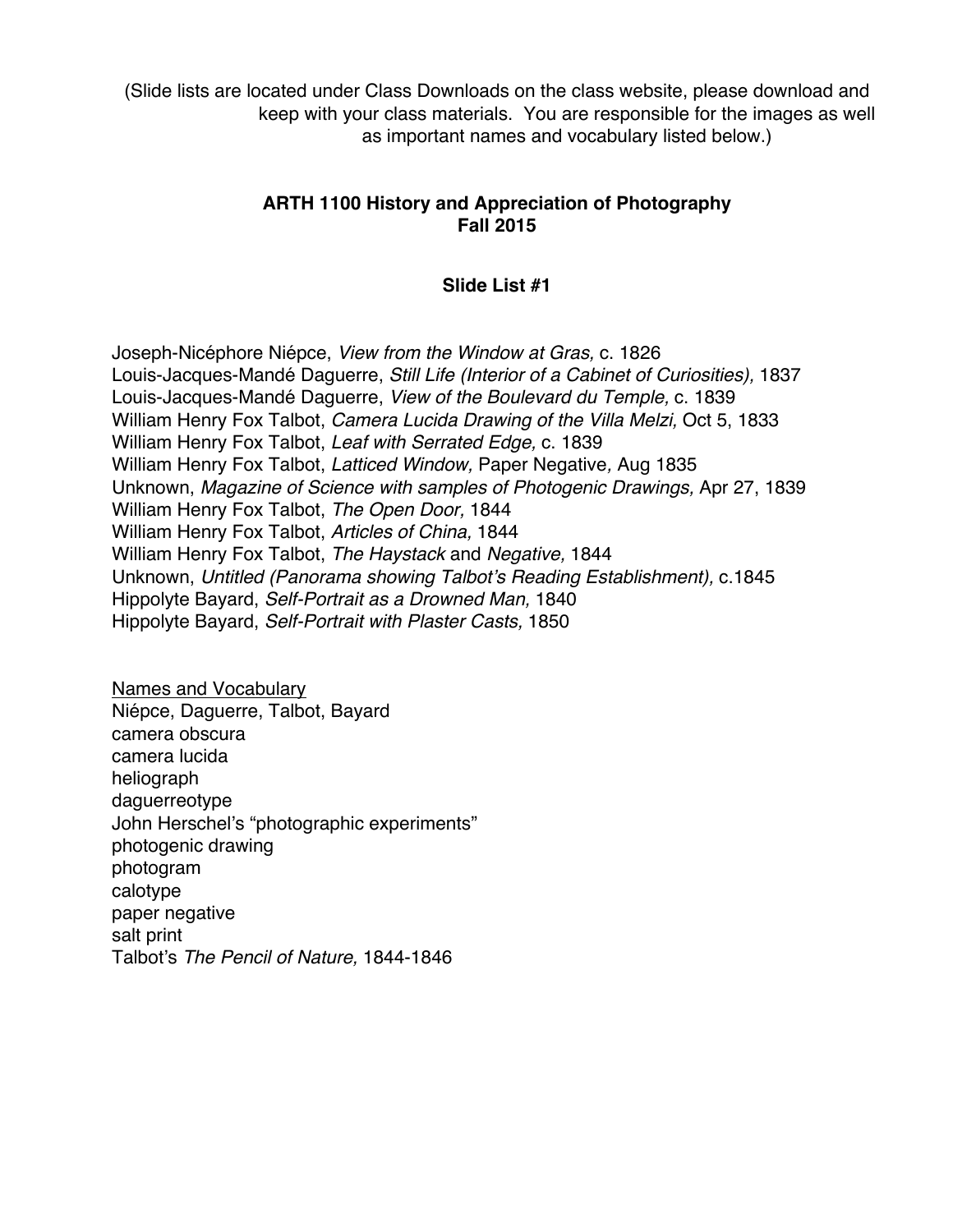# **ARTH 1100 History and Appreciation of Photography**

## **LECTURE SCHEDULE AND READING ASSIGNMENTS**

| <b>Week</b>    | <b>Date</b> | <b>Topic</b>                                                                           | <b>Reading</b>                                             |
|----------------|-------------|----------------------------------------------------------------------------------------|------------------------------------------------------------|
| $\mathbf{1}$   | 8/27<br>9/1 | Introduction: Syllabus Review/ New Ways of<br>Seeing                                   | Marien Introduction;<br>Marien Ch. 1-2 (25-31)             |
|                |             | Pioneers of Photography: Niepce, Daguerre,<br>Talbot                                   |                                                            |
| $\overline{2}$ | 9/3<br>9/8  | Science, Portraiture, and "Artistic Photography";<br>War Photography and the Civil War | Marien Ch. 2 (32-75),<br>Ch. 3 (76-98), Ch. 4 (99-<br>113) |
|                |             |                                                                                        |                                                            |
|                | 9/10        | NO CLASS 9/10- UNIVERSITY FOLLOWS<br><b>MONDAY SCHEDULE THURS 9/10</b>                 |                                                            |
|                | 9/15        | NO CLASS - ROSH HASHANAH -<br><b>UNIVERSITY CLOSED</b>                                 |                                                            |
| 3              | 9/17        | Civil War Photography cont'd, Picturing the<br><b>American West</b>                    | Marien Ch. 4 (99-141)                                      |
|                | 9/24        |                                                                                        |                                                            |
|                | 9/22        | NO CLASS - YOM KIPPUR - UNIVERSITY<br><b>CLOSED</b>                                    |                                                            |
| $\overline{4}$ | 9/25        | ***NOTE DAY OF 9/25 CLASS ***<br>UNIVERSITY FOLLOWS TUESDAY SCHEDULE                   | Marien Ch. 5 (143-161),<br>Ch. 6 (162-174)                 |
|                | 9/29        | on FRIDAY 9/25<br>Photography and the Social Sciences; Pictorialism                    |                                                            |
|                |             |                                                                                        |                                                            |
| 5              | 10/1        | Alfred Stieglitz and the Photo-Secession                                               | Marien Ch. 6 (174-201)                                     |
|                | 10/6        |                                                                                        |                                                            |
| 6              | 10/8        | <b>WRITING ASSIGNMENT #1 DUE on TUESDAY</b><br><b>OCTOBER 13</b>                       | Marien Ch. 7 (203-216)                                     |
|                | 10/13       |                                                                                        |                                                            |
|                |             | Alfred Stieglitz and the Photo-Secession cont'd;<br>Riis, Hine, and Social Reform      |                                                            |